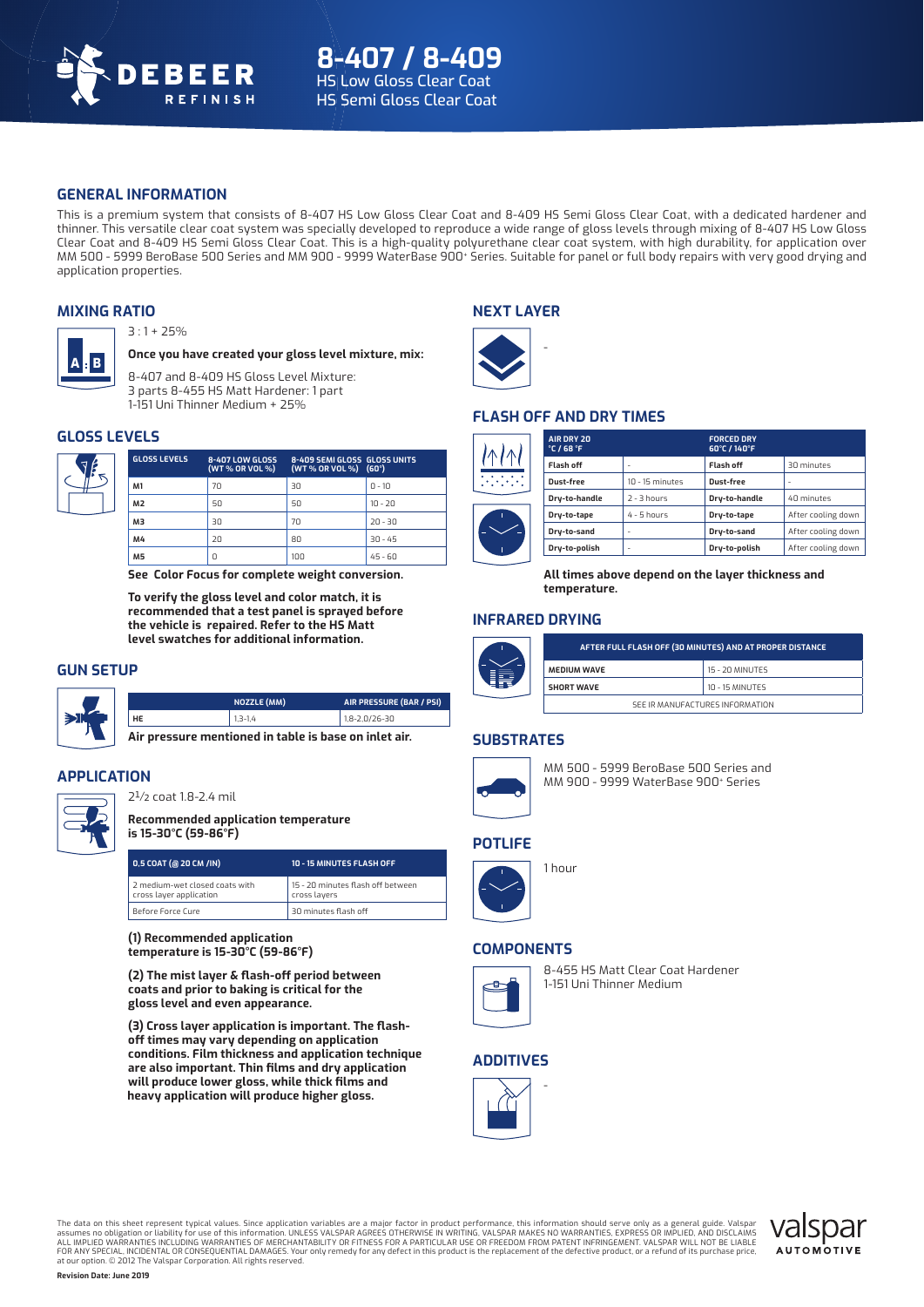

# **SURFACE PREPARATION**



 Base coat should be fully dry. See the supplementary information or associated system technique.



# **PHYSICAL DATA**

| <b>RTS REGULATORY DATA:</b>                               | 3:1:25%                             |              |  |
|-----------------------------------------------------------|-------------------------------------|--------------|--|
|                                                           | <b>2K Polyurethane Finish Matte</b> |              |  |
|                                                           | lb./gal                             | g/L          |  |
| <b>Actual VOC</b>                                         | 4.7 Max.                            | 565 Max.     |  |
| <b>Regulatory VOC (less water</b><br>and exempt solvents) | 4.8 Max.                            | 575 Max.     |  |
| <b>Density</b>                                            | $8 - 9$                             | $960 - 1080$ |  |
|                                                           | WT.%                                | VOL.%        |  |
| <b>Total Solids Content</b>                               | $40 - 43$                           | $35 - 38$    |  |
| <b>Total Volatile Content</b>                             | $57 - 60$                           | $62 - 65$    |  |
| Water                                                     | n                                   | $\Omega$     |  |
| <b>Exempt Compound Content</b>                            | $1 - 3$                             | $1 - 3$      |  |
| <b>Coating Category</b>                                   | Clearcoat                           |              |  |

**Check local regulations before use.**

# **PROTECTION**



Use suitable respiratory protection *(we recommend the use of a fresh air supply respirator)*. **For more detailed information please visit the following link for the Safety Data Sheet:**

https://sds.de-beer.com

# **CLEANUP**



Cleaning the Equipment / Per local regulations.

# **STORAGESHELFLIFE**

Minimum 2 years; (Under normal storage conditions 10°C - 30°C / 50°F - 90°F ) (unopened container).

## **NOTES**



**Confirm compliance with national, state, and local air quality rules before use.**

The data on this sheet represent typical values. Since application variables are a major factor in product performance, this information should serve only as a general guide. Valspar<br>assumes no obligation or liability for at our option. © 2012 The Valspar Corporation. All rights reserved.

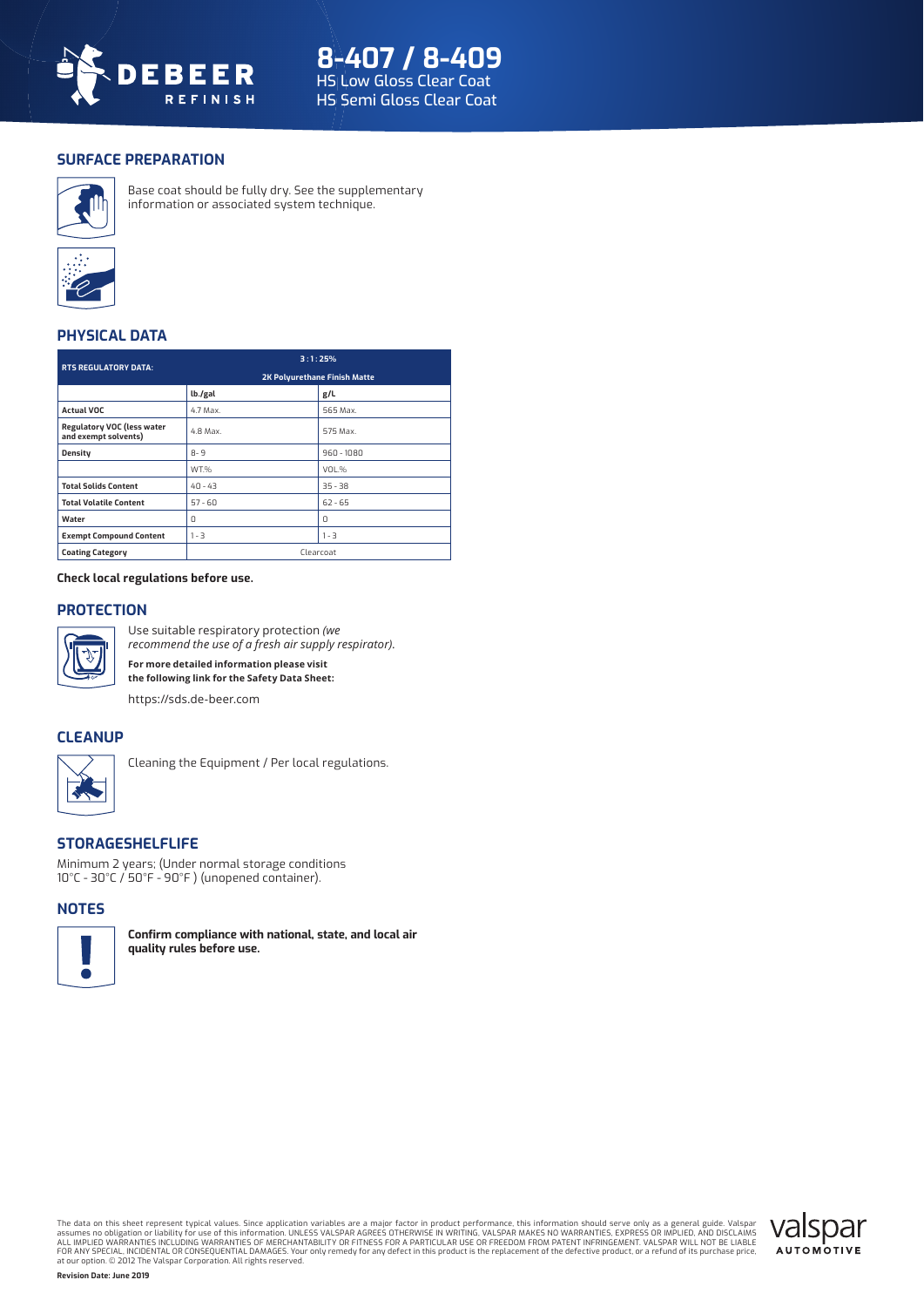# CARE GUIDE FOR *BODYSHOPS*





It's important to prepare an existing matt system finish correctly. In particular:

- Keep the repair area completely clean. Use the recommended DeBeer cleaners and tack cloths on all repair areas during all stages of the repair. We always recommend wearing clean gloves.
- Check before applying masking tape. An existing matt clear finish may be affected by masking tape adhesive. Test your tape on a low-visibility area of the car first, and look to see if it marks the film or affects the gloss. Minimise the time that the masking tape is in contact with the existing finish, and remove any tape prior to force-curing the repair.
- Ensure your fi nal coat is free of dust/dirt. Small dirt nibs can be removed from the existing layers of a matt clear system and the basecoat layers as normal. However it's not possible to remove dust/dirt from the final matt clear coat. If imperfections are present, you'll need to respray the panel(s). Matt clear coat panel blending is not possible with this type of system.
- $\cdot$  Spray a test panel first. OEM matt system finishes vary, and can change over time, which is why this versatile system was specially developed to reproduce a wide range of gloss levels. To verify the gloss level and colour match of any matt clear coat system, you should spray a test panel before the vehicle is repaired. Refer to the DeBeer Matt Clear Swatch for additional colour and gloss information.